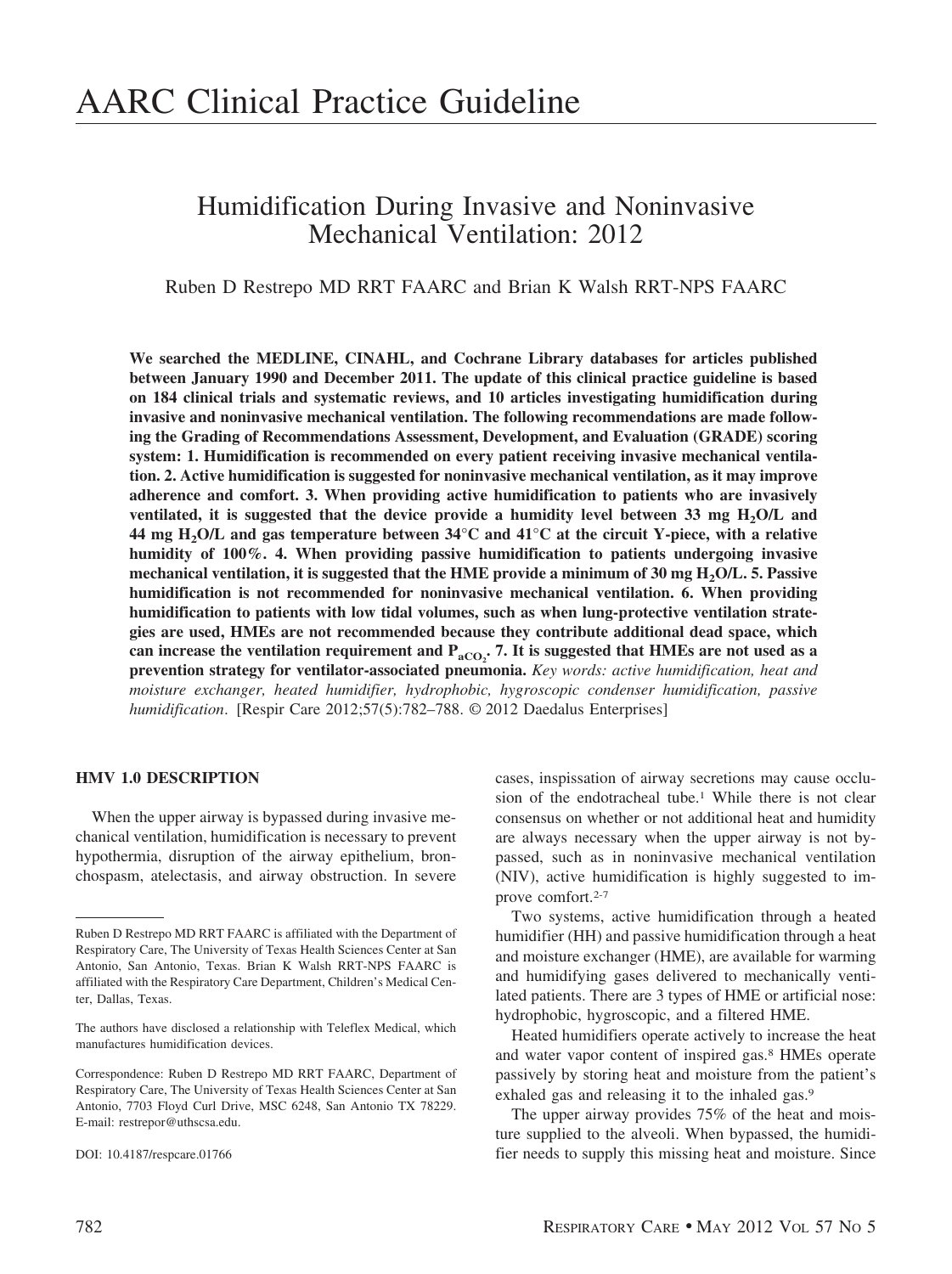the total required moisture input is 44 mg/L, the portion that is supplied by the humidifier is  $0.75 \times 44$  mg/  $L = 33$  mg/L. Under normal respiration, the humidity in the trachea can range from 36 mg/L to 40 mg/L and the optimal required moisture below the carina is 44 mg/L (100% relative humidity [RH] at 37°C). When providing active humidification to patients who are invasively ventilated, it is suggested that the device provide a humidity level between 33 mg  $H_2O/L$  and 44 mg  $H_2O/L$  and gas temperature between 34°C and 41°C with a RH of 100% to prevent the drying out of secretions in the artificial airway.10-15 Although modern active humidifiers are capable of delivering gas at temperatures of 41°C at the Ypiece, a maximum delivered gas temperature of 37°C and  $100\%$  RH (44 mg H<sub>2</sub>O/L) at the circuit Y-piece is recommended.10-14 According to the International Organization for Standardization (ISO), a sustained delivered gas temperature above 41°C represents a potential thermal hazard to the patient, and the ISO considers using a temperature of 43°C as the extreme over-temperature alarm condition to protect the patient from thermal injury.11 If the inspired gas has a temperature higher than 37°C and is 100% saturated, condensation occurs, causing reduced mucus viscosity and increased pericellular depth fluid. The combination of low-viscosity mucus and excessive pericellular fluid may result in the cilia losing contact with the mucus, which may be too liquid to be properly engaged by the cilia tips. Thus, mucociliary transport velocity may be reduced. Excess condensed water would need to be cleared by the mucosal cells, and the excess heat also may cause cellular damage.12,13

Exposure to humidity levels below 25 mg  $H_2O/L$  for 1 hour or 30 mg/L for 24 hours or more have been associated with airway mucosal dysfunction.16 Therefore, a minimum of 33 mg  $H<sub>2</sub>O/L$  has been recommended for patients with an artificial airway.10-14

The performance specifications provided by manufacturers of HMEs are based on in vitro measurements of moisture output, using the ISO 9360 method. However, the in vivo performance of HMEs may differ from manufacturers' specifications.17 The American National Standards Institute recommends absolute humidity (AH) values of  $\geq$  30 mg H<sub>2</sub>O/L; the American Association for Respiratory Care (AARC) has recommended AH values of  $\geq$  30 mg H<sub>2</sub>O/L, while the ISO prefers AH values of  $\geq$  33 mg H<sub>2</sub>O/L. A HME that delivers 26–29 mg H<sub>2</sub>O/L may be adequate for patients without underlying conditions that impair airway clearance<sup>18,19</sup>; however, HMEs that provide an  $AH < 26$  mg/L should not be used. The use of HMEs that deliver an AH of at least 30 mg  $H_2O/L$ are recommended, as they are associated with a lower incidence of ETT occlusion.17,18

#### **HMV 2.0 SETTINGS**

- **2.1** Critical care
- **2.2** Acute care in-patient
- **2.3** Operating room
- **2.4** Extended care and skilled nursing facility
- **2.5** Home care
- **2.6** Transport

### **HMV 3.0 INDICATIONS**

Humidification of inspired gas during mechanical ventilation is mandatory when an endotracheal or tracheostomy tube is present,<sup>1,20-24</sup> but optional with NIV.<sup>20,24</sup>

#### **HMV 4.0 CONTRAINDICATIONS**

There are no contraindications to providing physiologic conditioning of inspired gas during mechanical ventilation. An HME is contraindicated under some circumstances.

**4.1** Use of an HME is contraindicated for patients with frank bloody or thick, copious secretions.<sup>25</sup>

**4.2** Use of an HME is contraindicated for patients with an expired tidal volume less than 70% of the delivered tidal volume (eg, those with large bronchopleurocutaneous fistulas, tracheal tube cuff malfunction, or presence of uncuffed endotracheal tube).26-28

**4.3** When providing humidification to patients with low tidal volumes, such as when lung-protective ventilation strategies are used, HMEs are not recommended because they contribute additional dead space, which can increase the ventilation requirement and  $P_{aCO_2}$ <sup>25</sup>

**4.3.1** Artificial airway dead-space reduction allows a significant  $P_{aCO_2}$  reduction that is independent of any respiratory mechanical changes. In patients with ARDS, where low tidal volumes are used, and when managing hypercapnia is warranted, HMEs should be avoided.29

**4.3.2** Removal of the HME from the circuit of patients receiving lung-protective strategy significantly reduces dead space and  $P_{aCO_2}$  and increases pH.30

**4.3.3** In patients with acute respiratory failure, HMEs substantially increase minute ventilation, ventilatory drive, and work of breathing.<sup>31</sup>

**4.4** Use of an HME is contraindicated for patients with body temperatures  $<$  32 $\degree$ C.<sup>25,28</sup>

**4.5** Use of an HME may be contraindicated for patients with high spontaneous minute volumes  $(> 10 L/$ min).<sup>29,30</sup>

**4.6** An HME must be switched to the aerosol bypass mode or removed from the patient circuit during aero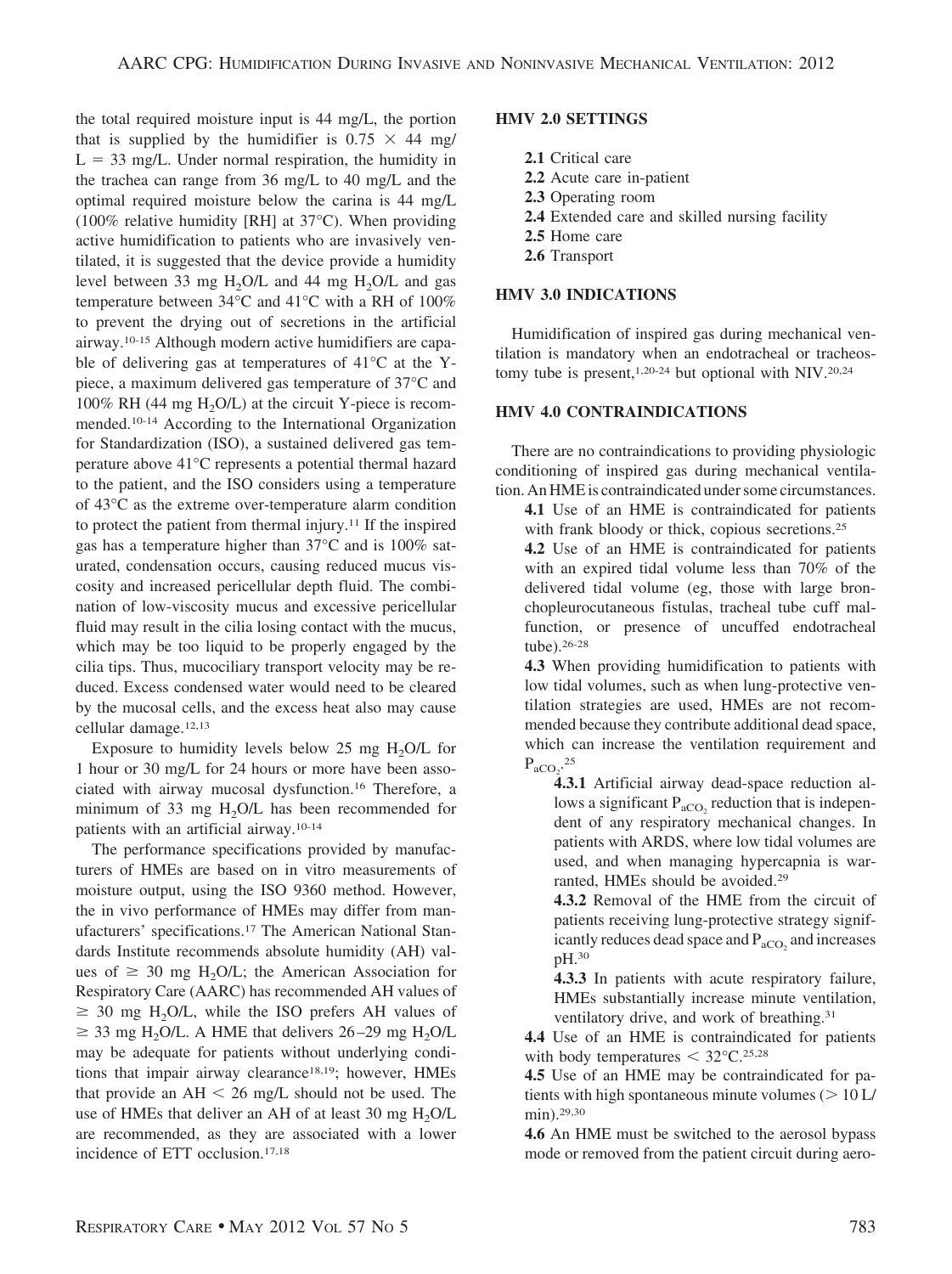sol treatments when the nebulizer is placed in the patient circuit.32-35

**4.7** The resistance and dead space of the HME may negate the effects of the noninvasive positive pressure and add additional work of breathing.36

**4.8** Use of an HME is contraindicated in patients on NIV with large mask leaks, as the patient does not exhale enough tidal volume to replenish heat and moisture to adequately condition the inspired gas.

**4.9** Use of an HME increases dead space and  $P_{aCO}$ . and may increase ventilatory requirements for patients who are mechanically ventilated.

# **HMV 5.0 HAZARDS/COMPLICATIONS**

Hazards and complications associated with the use of humidification devices include:

**5.1** Potential for electrical shock—HH

**5.2** Hypothermia—HME or inadequately set HH; hyperthermia—HH37-39

**5.3** Thermal injury to the airway from HH; burns to the patient and tubing meltdown if heated-wire circuits are covered or circuits and humidifiers are incompatible

**5.4** Underhydration and impaction of mucus secretions (< 26 mg H<sub>2</sub>O/L)—HME or HH<sup>1,11,24,40,41</sub></sup>

**5.5** Hypoventilation and/or alveolar gas trapping due to mucus plugging of airways—HME or HH<sup>1,11,14,24,28,29</sup>

**5.6** Possible increased resistive work of breathing due to mucus plugging of airways—HME or HH1,7,9,15,39,39

**5.7** Possible increased resistive work of breathing through the humidifier—HME or HH—that could result in elevated airway pressures and possible discon $nect$ <sup>42-44</sup>

**5.8** Possible hypoventilation due to hypercapnia caused by the increase in dead space—HME<sup>41</sup>

**5.9** Inadvertent overfilling or pooled condensate resulting in unintentional tracheal lavage—HH<sup>27,45-57</sup>

**5.10** When disconnected from the patient, some ventilators generate a high flow through the patient circuit that may aerosolize contaminated condensate, putting both the patient and clinician at risk for nosocomial infection—HH and HME27,43-55

**5.11** Potential for burns to caregivers from heating element—active humidifier

**5.12** Patient-ventilator asynchrony and improper ventilator performance due to pooled condensation in the circuit—HH

**5.13** Ineffective low-pressure alarm during disconnection, due to resistance through the HME<sup>40,41</sup>

**5.14** Compressible volume loss that can lead to inaccurate effective tidal volume (if not calculated) and reduction on ventilator response—HH and HME58

**5.15** Dehydration of the airway if temperature is set to body temperature, yet the RH is low—HH12

# **HMV 6.0 LIMITATIONS OF METHODS**

**6.1** Insufficient heat and humidification can occur with some HME devices, resulting in complications noted in HMV 5.04,10,18,59,60

**6.1.2** A recent evaluation of several HMEs showed that only 37.5% met the AARC and ISO standards ( $>$  30 mg H<sub>2</sub>O/L), while 25% performed well under 25 mg H<sub>2</sub>O/L. The mean  $\pm$  SD difference between measurements obtained in this evaluation and the manufacturer data was  $3.0 \pm 2.7$  mg H<sub>2</sub>O/L for devices described as HMEs (maximum 8.9 mg  $H<sub>2</sub>O/L$ ), while the mean difference for 36% of the HMEs was  $> 4$  mg H<sub>2</sub>O/L.<sup>7</sup>

**6.2** Insufficient heat and humidification can occur with HHs and result in complications noted in HMV 5.0 when:

**6.2.1** Temperature settings are improperly selected. Despite the fact that temperature may be a poor indicator of delivered humidity,<sup>61</sup> it remains as the easier parameter to monitor and measure. **6.2.2** Temperature selection is pre-set and nonadjustable rather than based on clinical assessment.<sup>18</sup>

**6.2.3** Heated wires are inadequately used.

**6.2.3.1** Heated-wire circuits are routinely utilized to control condensation/rain-out in the breathing circuit. However, when using a heated-wire circuit, consideration should be given to the fact that heating the gas between the outlet of the humidifier and the Y-piece, in an effort to control condensation, will decrease the RH of the delivered gas. The magnitude of the decrease will be dependent upon the temperature gradient between the humidifier outlet and the patient, and environmental conditions in the immediate patient care area.59

**6.2.3.2** Decreased RH may result in drying of secretions inside the endotracheal tube, with potential risk of its occlusion.<sup>62</sup>

**6.2.4** Water level in the humidifier falls below manufacturer's suggested level.

**6.2.5** The HME selected is not appropriate to the patient's size and tidal volume.

### **HMV 7.0 ASSESSMENT OF NEED**

Humidification is needed by all patients requiring mechanical ventilation via an artificial airway. Conditioning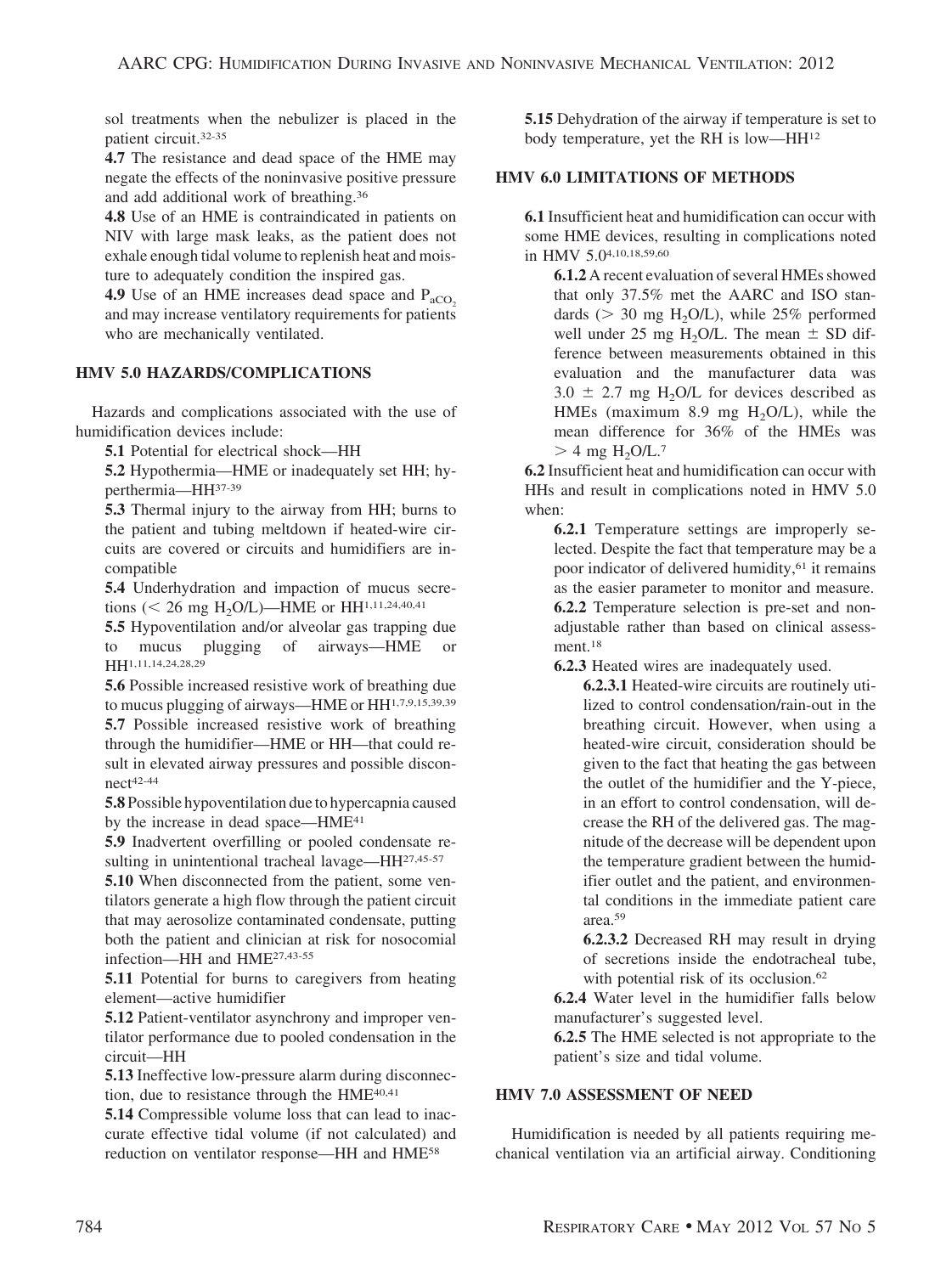of inspired gases should be instituted using either an HME or an HH.

**7.1** HMEs are better suited for short-term use  $(\leq 96 \text{ h})$ and during transport.9,17,63-66

**7.2** HH should be used for patients who exhibit contraindications for HME use.9,17,56

In addition, recent meta-analyses comparing HHs and HMEs revealed the following conclusions:

**7.3** There is little evidence of an overall difference between HMEs and HHs in preventing mortality and other complications in patients who are mechanically ventilated.67

**7.4** There is no significant difference in the incidence of ventilator-associated pneumonia in patients humidified with HMEs versus HHs.68-72

**7.5** Further research is needed relating to hydrophobic versus hygroscopic HMEs and the use of HMEs in the pediatric and neonatal populations.

## **HMV 8.0 ASSESSMENT OF OUTCOME**

Humidification is assumed to be appropriate if, on regular careful inspection, the patient exhibits none of the hazards or complications listed in HMV 5.0.

The presence of condensate in the ET connector implies that RH is 100%, as demonstrated by Ricard et al.73

### **HMV 9.0 RESOURCES**

**9.1** Equipment. Appropriate equipment should be available to provide for adequate humidification of the inspired gas. Such equipment may include but is not limited to:

**9.1.1** Humidification device

**9.1.2** A system to monitor inspired gas temperature and to alarm when the temperature falls outside a preset range (for HH)

**9.1.3** Sterile water for HH

**9.1.4** Equipment necessary to adhere to universal precautions.

**9.2** Humidifier performance specifications should be checked to assure adequate heating and humidification during expected peak inspiratory flow rate and minute ventilation delivered by the mechanical ventilator. HHs selected for use should meet the specifications of the ISO.11

**9.3** Personnel. Licensed or credentialed respiratory therapists or individuals with similar credentials (eg, MD, RN) who have the necessary training and demonstrated skills to correctly evaluate humidification during mechanical ventilation, assess the patient and the patient-ventilator system, and the ability to exercise appropriate clinical judgment.

### **HMV 10.0 MONITORING**

While the presence of condensate has been considered an indication of adequate performance of the humidifier, it is not a reliable clinical marker for adequate humidification when ambient air temperature is high.15

The humidification device should be routinely inspected during the patient-ventilator system check, and condensate should be removed from the patient circuit as necessary. Passive humidification devices should be inspected and replaced if secretions have contaminated the insert or filter, and/or if flow resistance has increased, causing an unacceptable increase in the work of breathing. The following variables should be recorded during equipment inspection:

**10.1** Humidifier setting (temperature setting or numeric dial setting or both). During routine use on an intubated patient, a HH should be set to deliver an inspired gas temperature of  $\geq 34^{\circ}C$ ,<sup>8</sup> but  $\lt 41^{\circ}C$  at the circuit Y-piece<sup>7,9</sup> and should provide a minimum of 33 mg/L of water vapor.11 The ISO considers that an inaccuracy of  $\leq 2^{\circ}$ C of the displayed measured gas temperature does not compromise the clinical condition or the safety of the patient.<sup>11</sup>

**10.1.1** NIV. Gas temperatures during NIV should be selected based on patient comfort/tolerance/

adherence and underlying pulmonary condition.7 **10.2** Inspired gas temperature. While temperatures could be measured at the outlet port of the HH, it should always be measured near the patient's airway.6,29 The ISO recommends that the measured gas temperature should be always within  $\pm 2^{\circ}$ C of the arithmetic mean of the 2 standard temperature sensors in a steady-state condition for the maximum set temperature.11

**10.2.1** The inspiratory gas should not exceed 41<sup>o</sup>C at the circuit Y-piece, with an over-temperature limit at 43°C, at which point the heater should shut down.11

**10.2.2** When a heated-wire patient circuit is used (to prevent condensation) on an infant, the temperature probe should be located outside of the incubator or away from the direct heat of the radiant warmer.

**10.3** Alarm settings (if applicable). High temperature alarm should be set no higher than 41°C (with a 43°C over-temperature limit) and the low temperature alarm should be set no lower than 2°C below the desired temperature at the circuit Y-piece.

**10.4** Water level and function of automatic feed system (if applicable).

**10.5** Quantity and consistency of secretions. Characteristics should be noted and recorded. When using an HME, if secretions become copious or appear increas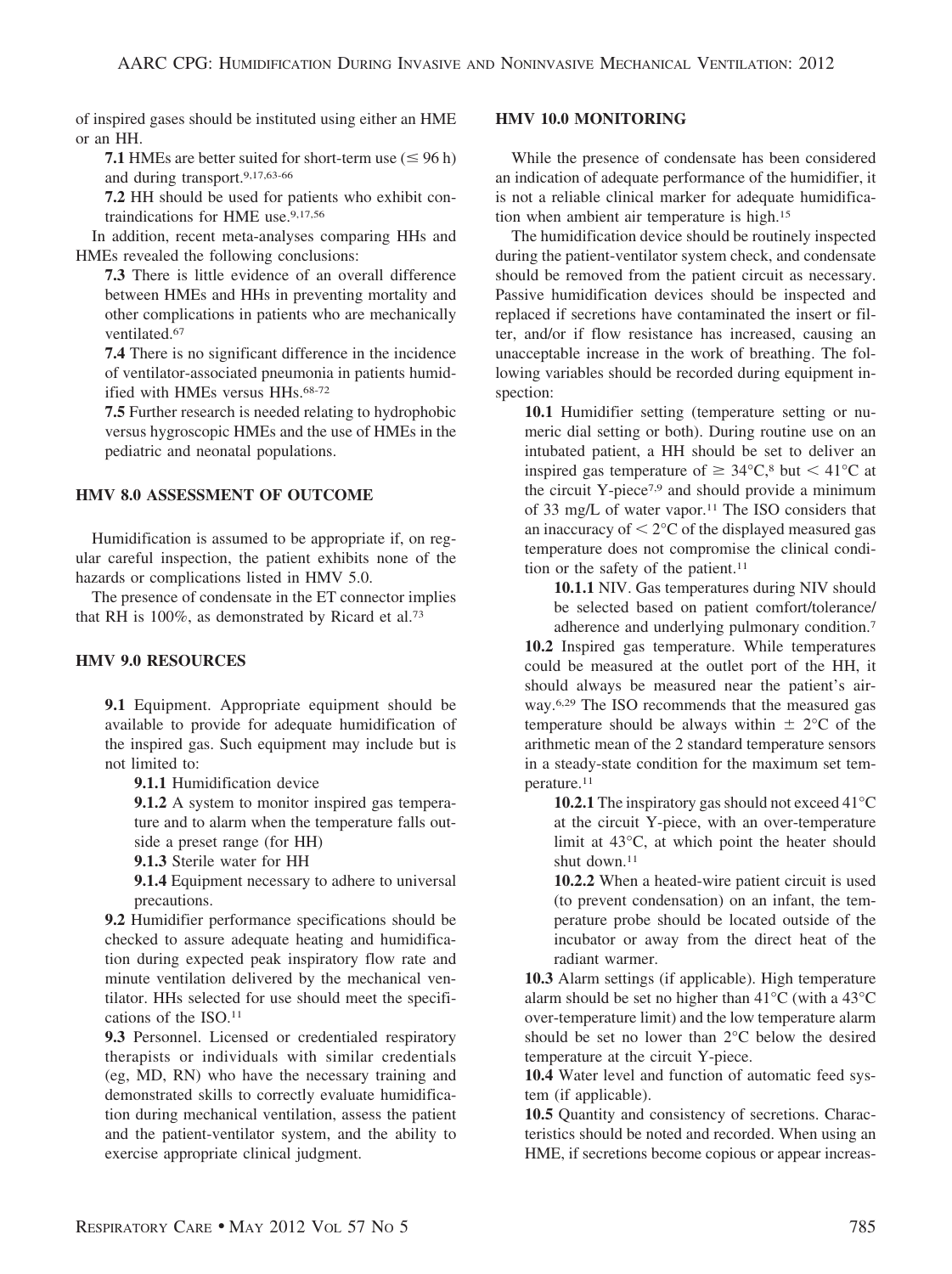ingly tenacious, an HH should replace the HME. If an HH is being used, the temperature at the patient Ypiece should be increased to deliver more AH, and the wire temperature should be adjusted to allow for optimal RH.

**10.6** Airway obstruction. The presence of copious secretions increases the resistance of air flow through the HME. This event may increase peak pressures and induce changes of the flow waveforms consistent with those observed with airway obstruction. If these changes persist after changing the HME due to copious secretions, an HH should be used instead.

# **HMV 11.0 FREQUENCY**

All patients with an artificial airway requiring mechanical ventilation should receive continuous humidification of inspired gases.

# **HMV 12.0 INFECTION CONTROL**

**12.1** Reusable HHs should be subjected to high-level disinfection between patients. Clean technique should be observed when manually filling the water reservoir. Sterile water should be used.

**12.2** When using a closed, automatic feed system, the unused portion of water in the water feed reservoir remains sterile and need not be discarded when the patient circuit is changed. However, the water feed system should be designated for single patient use only.

**12.3** Condensation from the patient circuit should be considered infectious waste and disposed of according to hospital policy, using strict universal precautions. **12.4** Because condensate is infectious waste, it should

never be drained back into the humidifier reservoir.

**12.5** Circuits should be changed as needed due to lack of functionality or when visibly soiled, unless otherwise specified by the manufacturer.

**12.6** Passive humidifiers do not need to be changed daily for reasons of infection control or technical performance. They can be safely used for at least 48 hours, and with some patient populations some devices may be able to be used for up to 1 week.<sup>38</sup>

# **HMV 14.0 RECOMMENDATIONS**

The following recommendations are made following the Grading of Recommendations Assessment, Development, and Evaluation (GRADE)74 criteria.

**14.1** Humidification is recommended on every patient receiving invasive mechanical ventilation. (1A) **14.2** Active humidification is suggested for NIV, as it may improve adherence and comfort. (2B)

**14.3** When providing active humidification to patients who are invasively ventilated, it is suggested that the device provide a humidity level between 33 mg  $H_2O/L$ and 44 mg  $H<sub>2</sub>O/L$  and gas temperature between 34 $^{\circ}$ C and 41°C at the circuit Y-piece, with an RH of 100%. (2B)

**14.4** When providing passive humidification to patients undergoing invasive mechanical ventilation, it is suggested that the HME provide a minimum of 30 mg H2O/L. (2B)

**14.5** Passive humidification is not recommended for NIV. (2C)

**14.6** When providing humidification to patients with low tidal volumes, such as when lung-protective ventilation strategies are used, HMEs are not recommended because they contribute additional dead space, which can increase the ventilation requirement and  $P_{aCO_2}$ . (2B)

**14.7** It is suggested that HMEs are not used as a prevention strategy for ventilator-associated pneumonia. (2B)

# **HMV15.0 IDENTIFYING INFORMATION AND AVAILABILITY**

**15.1** Adaptation

Original Publication: Respir Care 1992(8);37:887– 890.

**15.2** Guideline Developers

American Association for Respiratory Care Clinical Practice Guidelines Steering Committee

Ruben D Restrepo MD RRT FAARC (Chair), The University of Texas Health Sciences Center at San Antonio, San Antonio, Texas.

Brian K Walsh RRT-NPS FAARC (Member), Children's Medical Center. Dallas, Texas

**15.3** Source(s) of Funding

None

**15.4** Financial Disclosures/Conflicts of Interest Mr Walsh and Dr Restrepo have disclosed a relationship with Teleflex Medical, which manufactures humidification devices.

### **REFERENCES**

- 1. Branson RD. The effects of inadequate humidity. Respir Care Clin N Am 1998;4(2):199-214.
- 2. Lellouche F, Maggiore SM, Lyazidi A, Deye N, Taille S, Brochard L. Water content of delivered gases during non-invasive ventilation in healthy subjects. Intensive Care Med 2009;35(6):987-995.
- 3. Branson RD. Humidification of respired gases during mechanical ventilation: mechanical considerations. Respir Care Clin N Am 2006; 12(2):253-261.
- 4. Holland AE, Denehy L, Buchan CA, Wilson JW. Efficacy of a heated passover humidifier during noninvasive ventilation: a bench study. Respir Care 2007;52(1):38-44.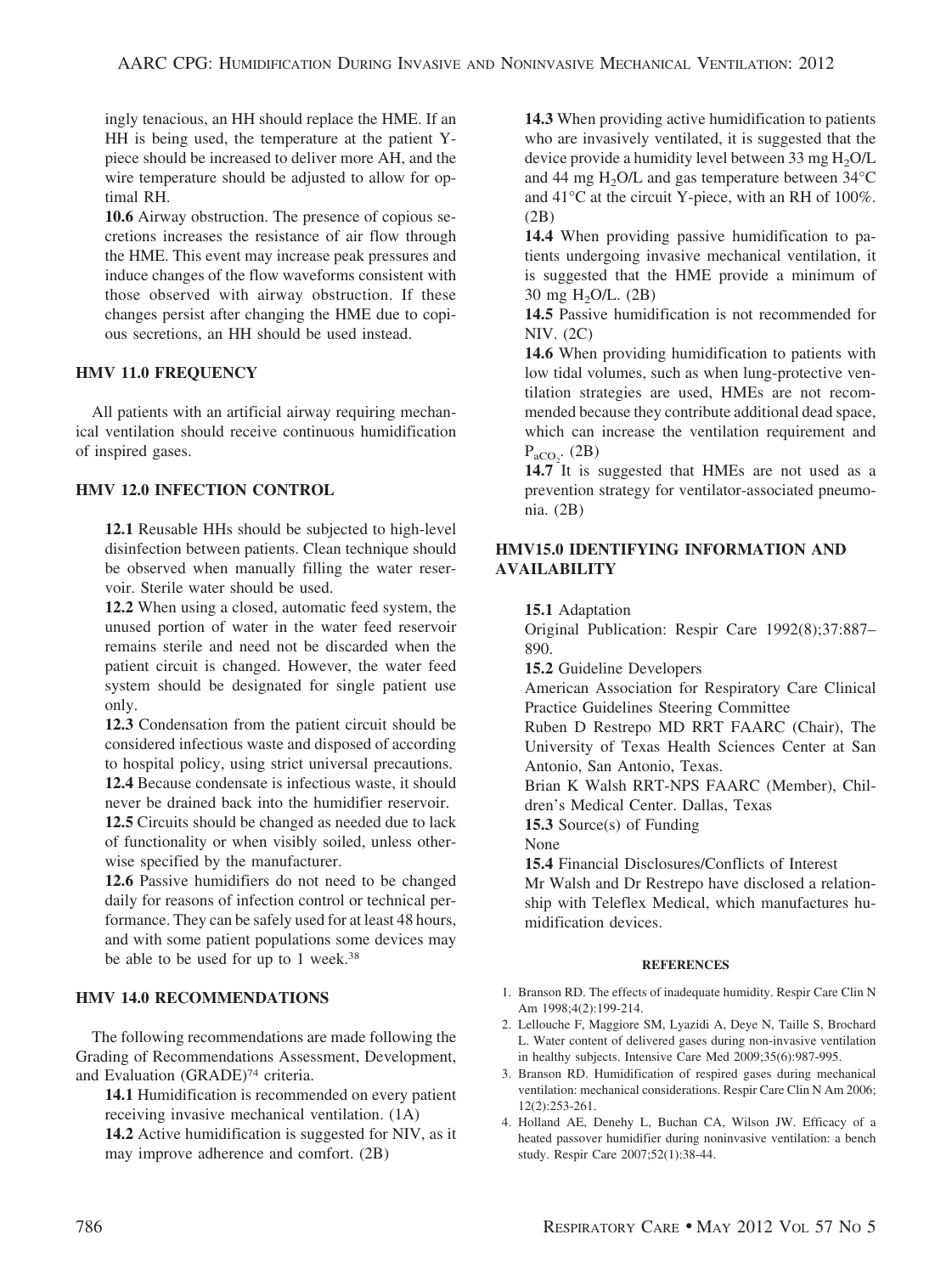- 5. Solomita M, Smaldone GC. Humidification and noninvasive ventilation. Respir Care 2007;52(1):24-25.
- 6. Chiumello D, Chierichetti M, Tallarini F, Cozzi P, Cressoni M, Polli F, et al. Effect of a heated humidifier during continuous positive airway pressure delivered by a helmet. Crit Care 2008;12(2):R55.
- 7. Lellouche F, Maggiore SM, Lyazidi A, Deye N, Taillé S, Brochard L. Water content of delivered gases during non-invasive ventilation in healthy subjects. Intensive Care Med 2009;35(6):987-95.
- 8. Todd DA, Boyd J, Lloyd J, John E. Inspired gas humidity during mechanical ventilation: effects of humidification chamber, airway temperature probe position and environmental conditions. J Paediatr Child Health 2001;37(5):489-494.
- 9. Chiumello D, Pelosi P, Park G, Candiani A, Bottino N, Storelli E, et al. In vitro and in vivo evaluation of a new active heat moisture exchanger. Crit Care 2004;8(5):R281-R288.
- 10. Standardization of humidifiers for mechanical use: general requirements for humidification systems. International Organization for Standardization ISO 2007;8185(Third edition):2007.
- 11. Davies MW, Dunster KR, Cartwright DW. Inspired gas temperature in ventilated neonates. Pediatric pulmonology 2004;38(1):50-54.
- 12. Williams RB. The effects of excessive humidity. Respir Care Clin N Am 1998;4(2):215-228.
- 13. Kilgour E, Rankin N, Ryan S, Pack R. Mucociliary function deteriorates in the clinical range of inspired air temperature and humidity. Intensive Care Med 2004;30(7):1491-1494.
- 14. Zuchner K. Humidification: measurement and requirements. Respir Care Clin N Am 2006;12(2):149-163.
- 15. Chikata Y, Imanaka H, Ueta M, Nishimura M. Humidification during high-frequency oscillatory ventilation for adults: a bench study. Med Sci Monit 2010;16(12):MT89-MT93.
- 16. Williams R, Rankin N, Smith T, Galler D, Seakins P. Relationship between the humidity and temperature of inspired gas and the function of the airway mucosa. Crit Care Med 1996;24(11):1920-1929.
- 17. Lemmens HJM, Brock-Utne JG. Heat-and-moisture exchanger devices: Are they doing what they are supposed to do? Anesth Analg 2004;98:382-385.
- 18. Lellouche F, Taille S, Lefrancois F, Deye N, Maggiore SM, Jouvet P, et al. Humidification performance of 48 passive airway humidifiers: comparison with manufacturer data. Chest 2009;135(2):276- 286.
- 19. Branson RD, Gentile MA. Is humidification always necessary during noninvasive ventilation in the hospital? Respir Care 2010;55(2):209- 216.
- 20. Branson RD, Campbell RS. Humidification in the intensive care unit. Respir Care Clin N Am 1998;4(2):305-320.
- 21. Branson RD, Campbell RS, Davis K, Porembka DT. Anaesthesia circuits, humidity output, and mucociliary structure and function. Anaesth Intensive Care 1998;26(2):178-183.
- 22. Girault C, Breton L, Richard JC, Tamion F, Vandelet P, Aboab J, et al. Mechanical effects of airway humidification devices in difficult to wean patients. Crit Care Med 2003;31(5):1306-1311.
- 23. Jaber S, Pigeot J, Fodil R, Maggiore S, Harf A, Isabey D, et al. Long-term effects of different humidification systems on endotracheal tube patency: evaluation by the acoustic reflection method. Anesthesiology 2004;100(4):782-788.
- 24. Nava S, Navalesi P, Gregoretti C. Interfaces and humidification for noninvasive mechanical ventilation. Respir Care 2009;54(1):71-84.
- 25. Branson RD. Secretion management in the mechanically ventilated patient. Respir Care 2007;52(10):1328-1342.
- 26. Moran I, Bellapart J, Vari A, Mancebo J. Heat and moisture exchangers and heated humidifiers in acute lung injury/acute respiratory distress syndrome patients. Effects on respiratory mechanics and gas exchange. Intensive Care Med 2006;32(4):524-531.
- 27. Branson RD. Is a nose just a nose? Chest 1997;112(3):581.
- 28. Campbell RS, Davis K Jr, Johannigman JA, Branson RD. The effects of passive humidifier dead space on respiratory variables in paralyzed and spontaneously breathing patients. Respir Care 2000;45(3): 306-312.
- 29. Prat G, Renault A, Tonnelier JM, Goetghebeur D, Oger E, Boles JM, L'Her E. Influence of the humidification device during acute respiratory distress syndrome. Intensive Care Med 2003;29(12):2211- 2215.
- 30. Hinkson CR, Benson MS, Stephens LM, Deem S. The effects of apparatus dead space on  $PaCO<sub>2</sub>$  in patients receiving lung-protective ventilation. Respir Care 2006;51(10):1140-1144.
- 31. Pelosi P, Solca M, Ravagnan I, Tubiolo D, Ferrario L, Gattinoni L. Effects of heat and moisture exchangers on minute ventilation, ventilatory drive, and work of breathing during pressure-support ventilation in acute respiratory failure. Crit Care Med 1996;24(7):1184- 1188.
- 32. Ackerstaff AH, Hilgers FJ, Aaronson NK, De Boer MF, Meeuwis CA, Knegt PP, et al. Heat and moisture exchangers as a treatment option in the post-operative rehabilitation of laryngectomized patients. Clin Otolaryngol Allied Sci 1995;20(6):504-509.
- 33. Beydon L, Tong D, Jackson N, Dreyfuss D. Correlation between simple clinical parameters and the in vitro humidification characteristics of filter heat and moisture exchangers. Groupe de Travail sur les Respirateurs. Chest 1997;112(3):739-744.
- 34. Bickler PE, Sessler DI. Efficiency of airway heat and moisture exchangers in anesthetized humans. Anesth Analg 1990;71(4):415-418.
- 35. Boots RJ, Howe S, George N, Harris FM, Faoagali J. Clinical utility of hygroscopic heat and moisture exchangers in intensive care patients. Crit Care Med 1997;25(10):1707-1712.
- 36. Jaber S, Chanques G, Matecki S, Ramonatxo M, Souche B, Perrigault PF, et al. Comparison of the effects of heat and moisture exchangers and heated humidifiers on ventilation and gas exchange during non-invasive ventilation. Intensive Care Med 2002;28(11): 1590-1594.
- 37. Goldberg ME, Epstein R, Rosenblum F, Larijani GE, Marr A, Lessin J, et al. Do heated humidifiers and heat and moisture exchangers prevent temperature drop during lower abdominal surgery? J Clin Anesth 1992;4(1):16-20.
- 38. Hedley RM, Allt-Graham J. A comparison of the filtration properties of heat and moisture exchangers. Anaesthesia 1992;47(5):414-420.
- 39. Hynson JM, Sessler DI. Intraoperative warming therapies: a comparison of three devices. J Clin Anesth 1992;4(3):194-199.
- 40. Rankin N. What is optimum humidity? Respir Care Clin N Am 1998;4(2):321-328.
- 41. Sottiaux TM. Consequences of under- and over-humidification. Respir Care Clin N Am 2006;12(2):233-252.
- 42. Prasad KK, Chen L. Complications related to the use of a heat and moisture exchanger. Anesthesiology 1990;72(5):958.
- 43. Ikuta Y, Fujita M, Miyazaki N, Shimoda O. Increased airway resistance in the prone position associated with heat and moisture exchangers with integral bacterial/viral filters. Journal of anesthesia 2007;21(2):291-292.
- 44. Wilkes AR. Resistance to gas flow in heat and moisture exchangers. Anaesthesia 1992;47(12):1095-1096.
- 45. Cook D, De Jonghe B, Brochard L, Brun-Buisson C. Influence of airway management on ventilator-associated pneumonia: evidence from randomized trials. JAMA 1998;279(10):781-787.
- 46. Bowton DL. Nosocomial pneumonia in the ICU–year 2000 and beyond. Chest 1999;115(3 Suppl):28S-33S.
- 47. Thomachot L, Vialet R, Arnaud S, Barberon B, Michel-Nguyen A, Martin C. Do the components of heat and moisture exchanger filters affect their humidifying efficacy and the incidence of nosocomial pneumonia? Crit Care Med 1999;27(5):923-928.